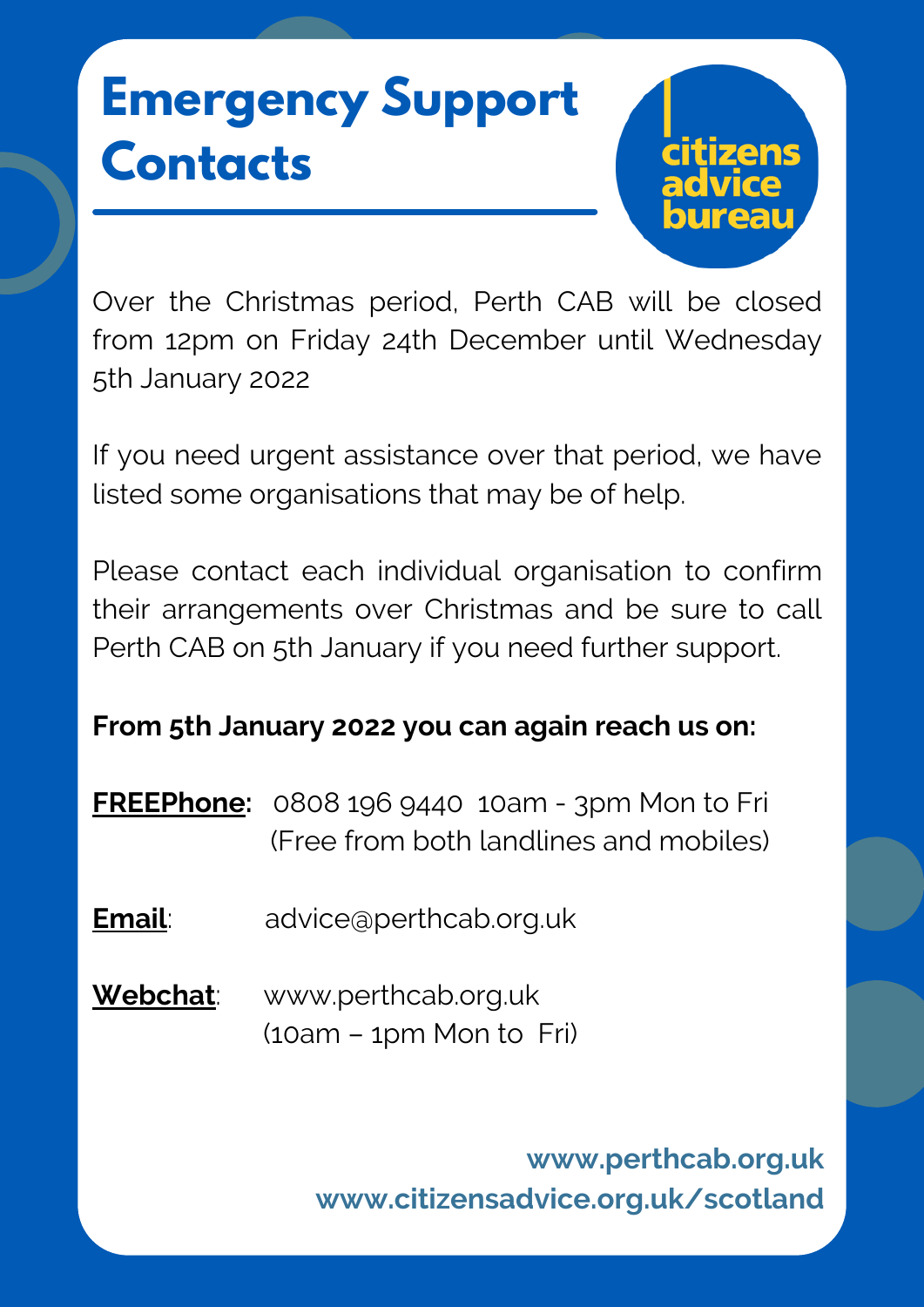### **Food and Food Banks**

#### **Church of the Nazarene:**

'The Ark' provides a hot meal service on Tuesday nights.

Trinity Church of the Nazarene York Place Perth PH2 8E

#### **Churches Action for the Homeless (CATH):**

Day centre: free breakfast and cheap lunch Mon to Fri 9:30am-3pm

Ladeside St Catherine's Road Perth PH1 5RY 01738 633077

#### **Crieff Community Foodbank (Crieff, Comrie &Gilmerton) :**

Crieff Health Centre King Street Crieff PH7 3HR 07510626821 Crieffcommunityfoodbank67@gmail.com

> **Broke not Broken (Kinrossshire and Glenfarg):** Foodbank is open every Tuesday and Thursday from 10 to 2pm The Beacon St Paul's Church The Muirs Kinross KY13 8AY

Call: 07709 107640 Email: admin@brokenotbroken.org

#### **Perth Salvation Army Café**:

Filled rolls and hot drinks from 12:30-1:30pm Monday-Thursday Perth Church & Community Centre 77 South Street, Perth, PH2 8PD

#### Tel: 01738 440090

Perth & Kinross Foodbank; Christmas Opening Times

Perth Foodbank 11 Cutlog Vennel Perth PH1 5HY 01738 62679 Mon - Wed - Fri 12 - 4 Blairgowrie Foodbank St Catharine's Community Centre, George Street, Blairgowrie PH10 6EY Tue 10 - 11.30 / Thurs 2.30 - 4

www.perthkinrossfoodbank.org.uk

**North Church:** Offers hot meals on Thursdays between 7 and 8pm North Church Mill St Perth PH1 5PB

> **The Blue Door Foodbank (Auchterarder):** Tuesday to Friday 10am to 2pm

01764 660965 info@BlueDoorFoodbank.org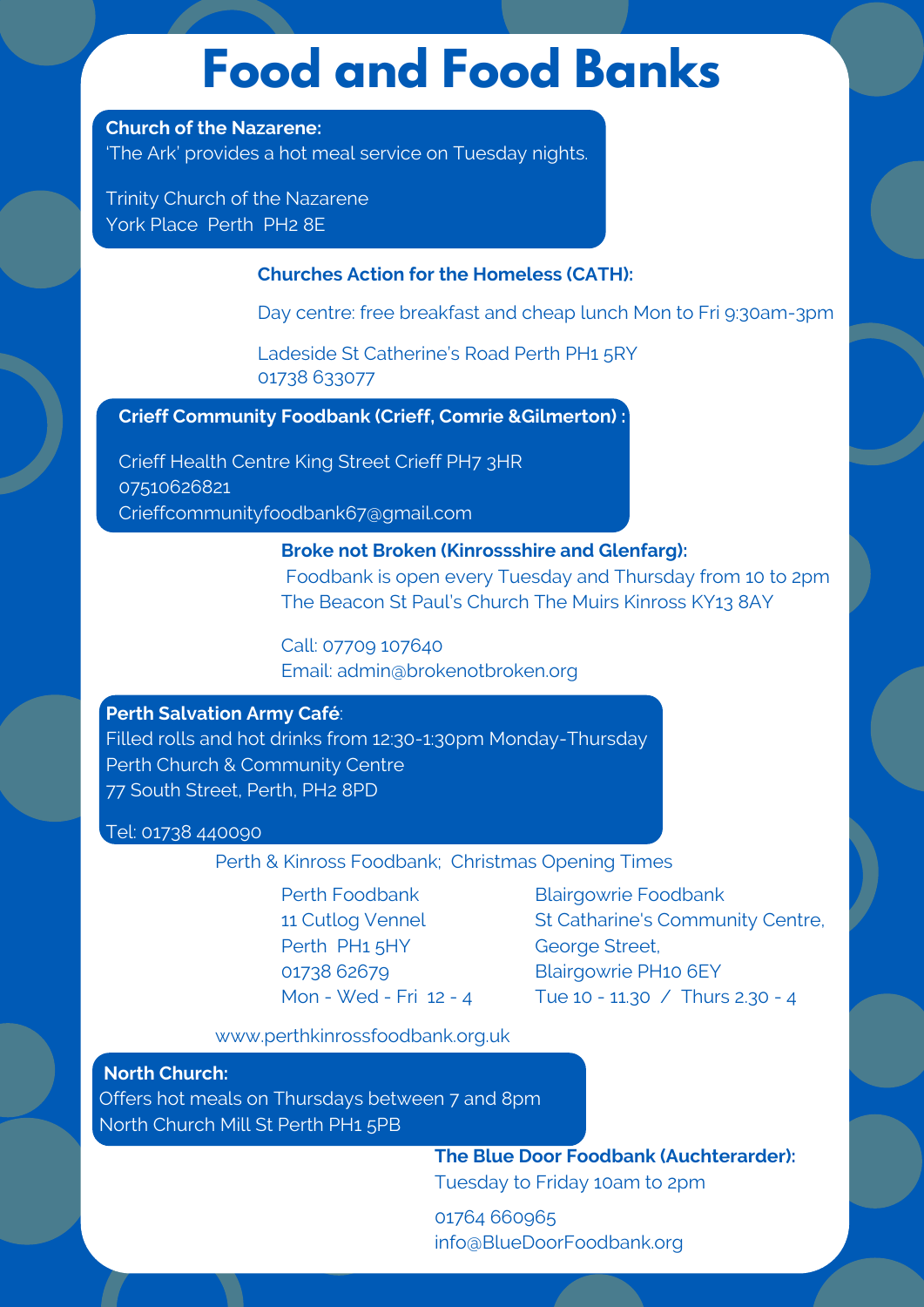### **Emotional Support**

#### **Samaritans Scotland:**

**A 2**4-hour confidential helpline for those who wish to talk about whatever problems they may have and have someone listen.

National UK Helpline: 116 123

Samaritans of Perth 01738 626666

#### **Breathing Space:**

Breathing Space provides a free and confidential telephone and email service to those experiencing depression and/or anxiety.

Tel: 0800 83 85 87

#### **SSAFA**

(Soldiers, Sailors, Airmen's Families Association) provides life-long practical and emotional support for anyone who has ever served in the Armed Forces and their families.

Tel 0800 731 4880 or visit their website www.ssafa.org.uk

#### **The Lighthouse for Perth**

A local service offering crisis support for anyone aged 12+ who find themselves in emotional distress or crisis. Freephone crisis line 0800 121 4820 help@lighthouseforperth.org

#### **Perth College Student Support Service:**

Housing and accommodation · Finance · Support with learning difficulties, disability and mental health issues . Counselling

Tel: 0845 270 1177 (general enquiries)

#### **The Neuk**

A 24/7 Mental Health and Suicide Prevention Centre open over Christmas for people who find this time of year difficult.

071838 718070 [www.anchorhouseperth.org](http://www.anchorhouseperth.org/)

#### **RASAC (Rape and Sexual Abuse Centre**

Helping support women and young people(12-18) who have experienced sexual violence at any time in their lives.

Helpline: 01738 630965 [www.rasacpk.org.uk](http://www.rasacpk.org.uk/)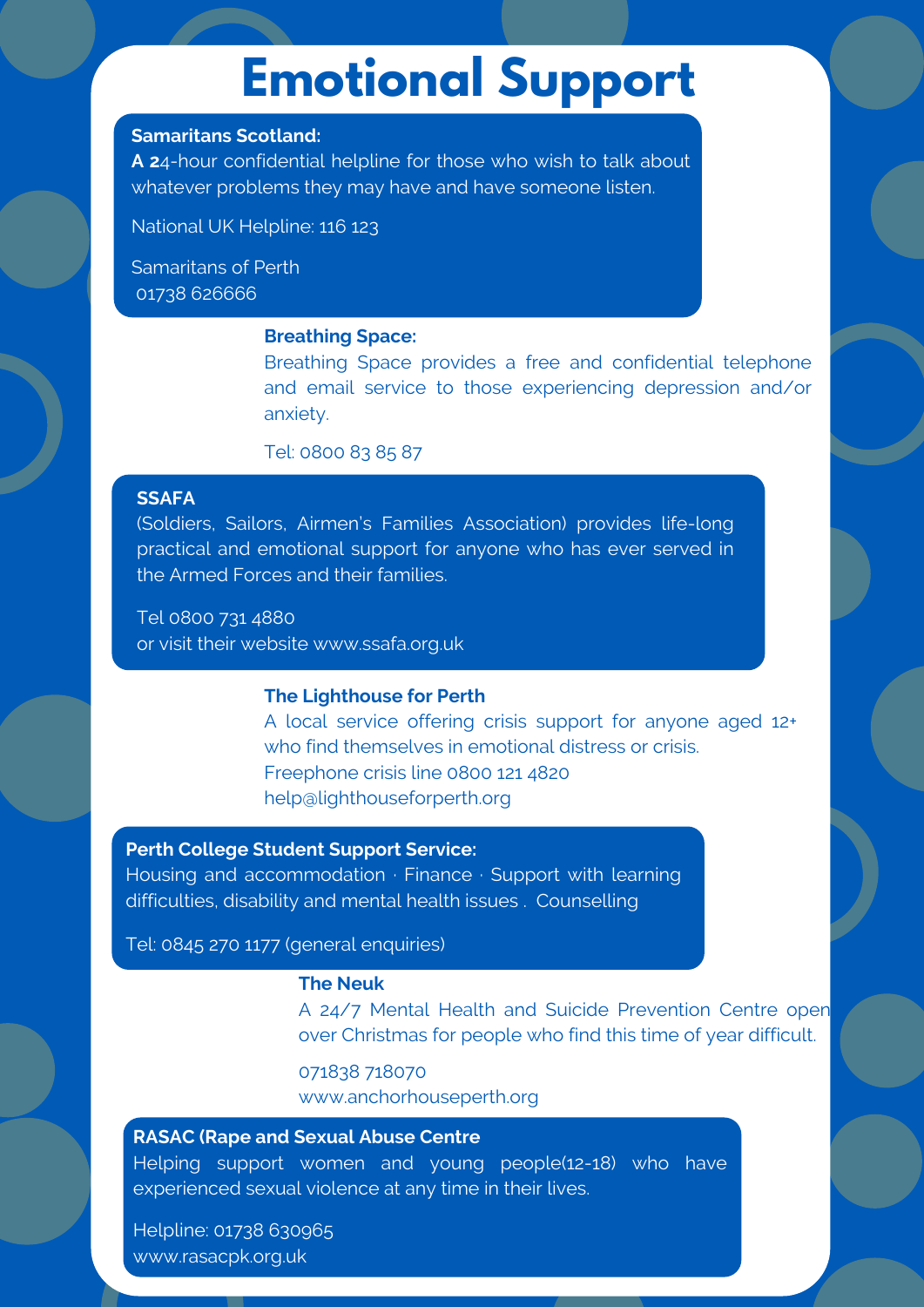## **Housing**

#### **Anchor House**

Provides temporary accommodation. Its services are open to all who are affected by homelessness, unemployment, social exclusion and ill health.

49 Crieff Road Perth P41 ZRP 01738 638475 anchorhouse@fsmail.net

#### **Shelter:**

Provides a free, national telephone advice line staffed by trained housing advisers. Advice covers anything from finding a place to sleep to suggesting how to handle mortgage arrears.

#### Call 0808 800 4444

#### **The Salvation Army:**

Practical support including accommodation to single men who are vulnerable or in need within the local community

Sinnergate Lifehouse 16 Skinnergate, Perth, PH1 5JH

#### Tel: 01738 624360

#### **Churches Action for the Homeless (CATH):**

Day centre with free breakfast and cheap lunch Mon to Fri 9:30am-3pm Ladeside St Catherine's Road Perth PH1 5RY 01738 633077

CATH House: a 16-bed hostel for providing temporary accommodation 47 York Place Perth PH2 8EH 01738 449331

#### **Perth & Kinross Council: Emergency Contact Numbers**:

- Anti-Social Behaviour Helpline (Voicemail): 01738 476173
- Council Housing Emergency Repairs: 01738 476000
- Flooding: 01738 476476
- Homelessness: 0800 917 0708